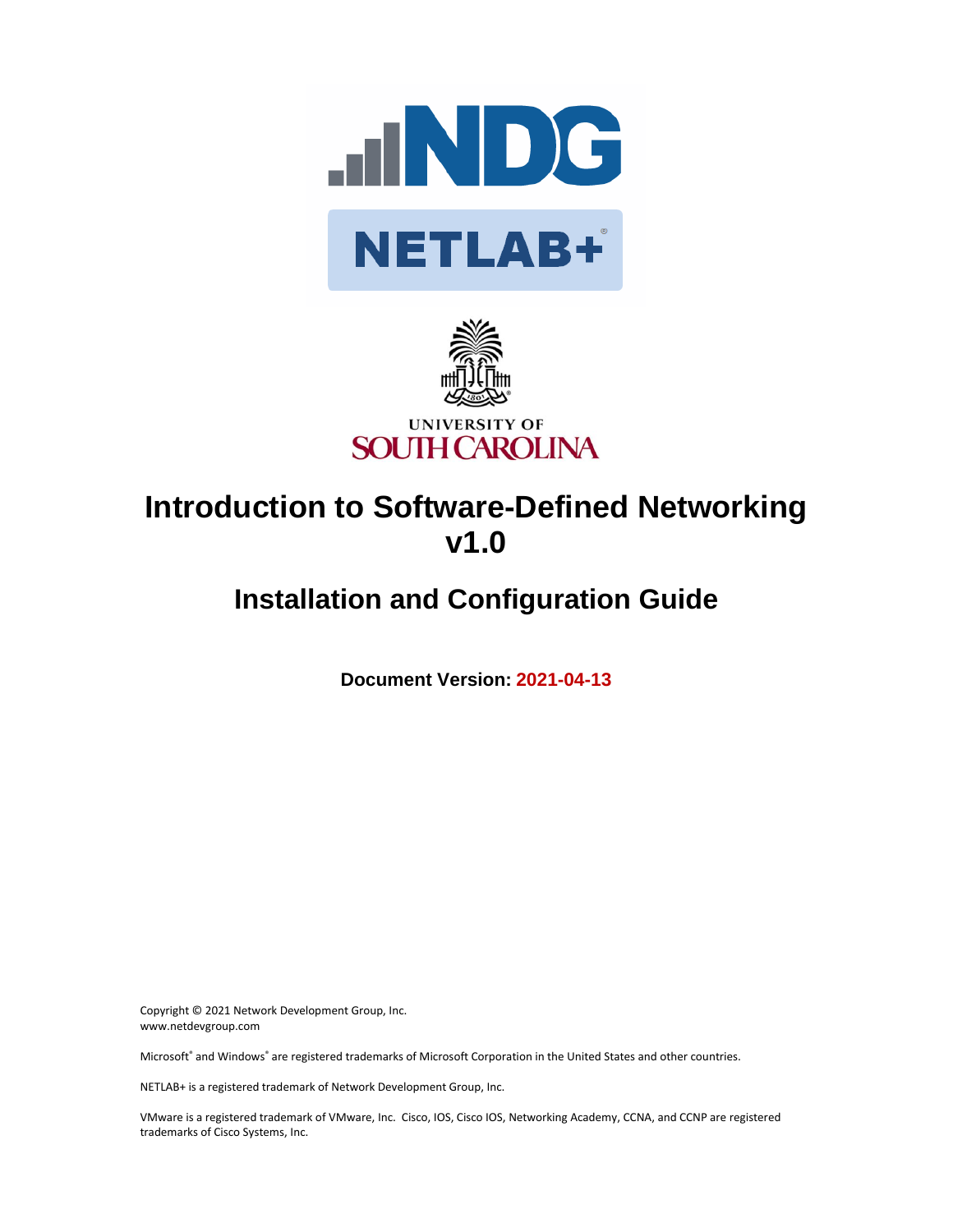

# **Contents**

| $\mathbf{1}$   |       |                                                                             |  |  |  |  |  |
|----------------|-------|-----------------------------------------------------------------------------|--|--|--|--|--|
|                | 1.1   | Introducing the Introduction to Software-Defined Networking v1.0 Pod 3      |  |  |  |  |  |
| $\overline{2}$ |       |                                                                             |  |  |  |  |  |
|                | 2.1   |                                                                             |  |  |  |  |  |
|                | 2.2   |                                                                             |  |  |  |  |  |
|                | 2.3   |                                                                             |  |  |  |  |  |
|                | 2.4   |                                                                             |  |  |  |  |  |
|                | 2.5   |                                                                             |  |  |  |  |  |
|                | 2.6   |                                                                             |  |  |  |  |  |
|                | 2.7   |                                                                             |  |  |  |  |  |
| $\overline{3}$ |       |                                                                             |  |  |  |  |  |
|                | 3.1   |                                                                             |  |  |  |  |  |
|                | 3.2   |                                                                             |  |  |  |  |  |
| 4              |       |                                                                             |  |  |  |  |  |
|                |       |                                                                             |  |  |  |  |  |
|                | 4.1.1 |                                                                             |  |  |  |  |  |
|                | 4.2   |                                                                             |  |  |  |  |  |
|                | 4.3   | Building the Master Introduction to Software-Defined Networking v1.0 Pod 11 |  |  |  |  |  |
|                | 4.3.1 |                                                                             |  |  |  |  |  |
|                | 4.3.2 |                                                                             |  |  |  |  |  |
|                | 4.3.3 |                                                                             |  |  |  |  |  |
|                | 4.3.4 | Create Snapshots for the Master Virtual Machines  13                        |  |  |  |  |  |
|                | 4.3.5 |                                                                             |  |  |  |  |  |
| 5              |       |                                                                             |  |  |  |  |  |
|                | 5.1   |                                                                             |  |  |  |  |  |
|                | 5.2   |                                                                             |  |  |  |  |  |
|                | 5.3   |                                                                             |  |  |  |  |  |
|                | 5.4   |                                                                             |  |  |  |  |  |
|                | 5.5   |                                                                             |  |  |  |  |  |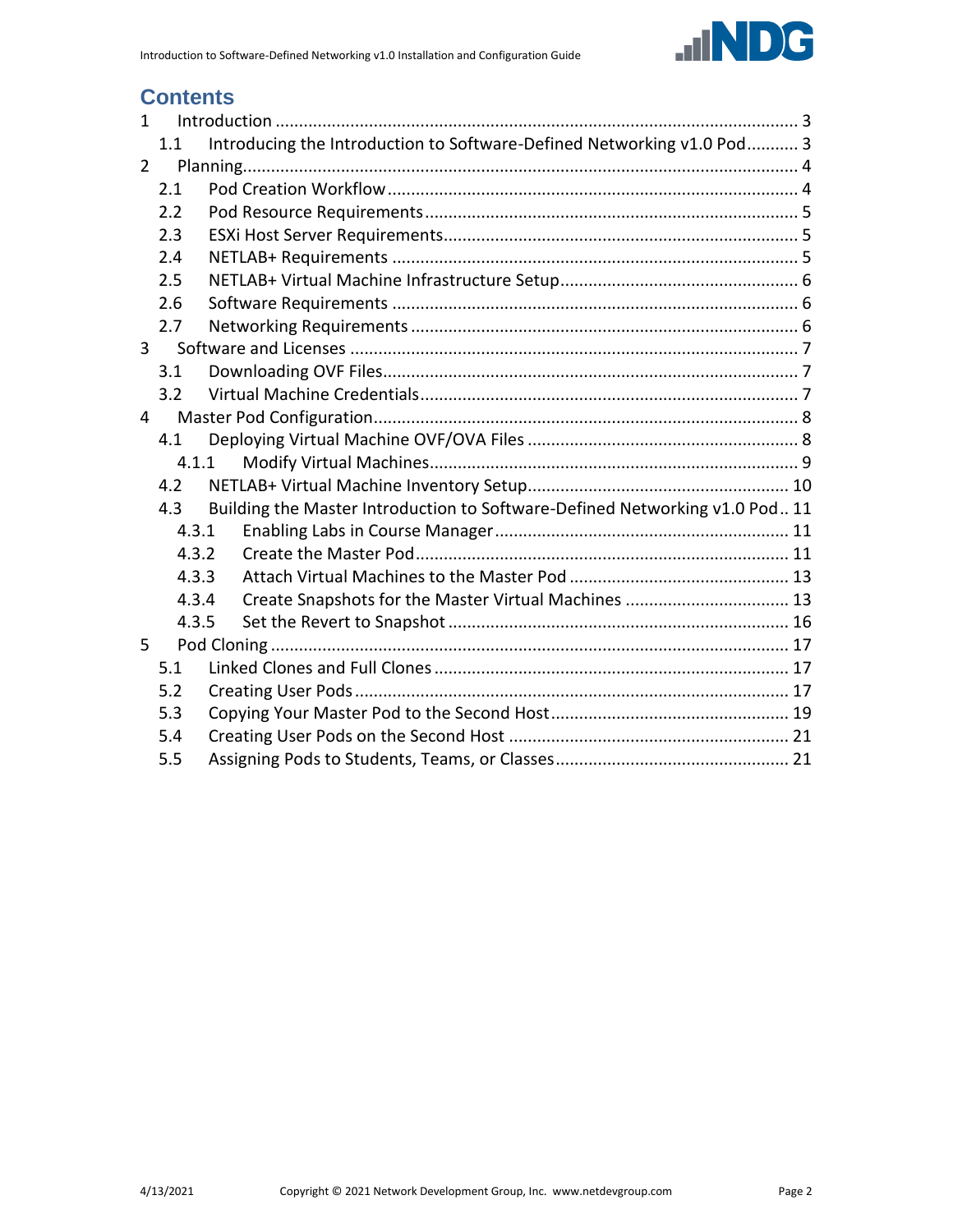

## <span id="page-2-0"></span>**1 Introduction**

This document provides detailed guidance on performing the installation and configuration of the *Introduction to Software-Defined Networking v1.0* pod on the *NETLAB+ VE* system.

#### <span id="page-2-1"></span>**1.1 Introducing the Introduction to Software-Defined Networking v1.0 Pod**

The *Introduction to Software-Defined Networking v1.0* pod is a 100% virtual machine pod consisting of a single virtual machine. Linked together through virtual networking, this virtual machine provides the environment for a student or a team to perform the *Introduction to Software-Defined Networking v1.0* labs.

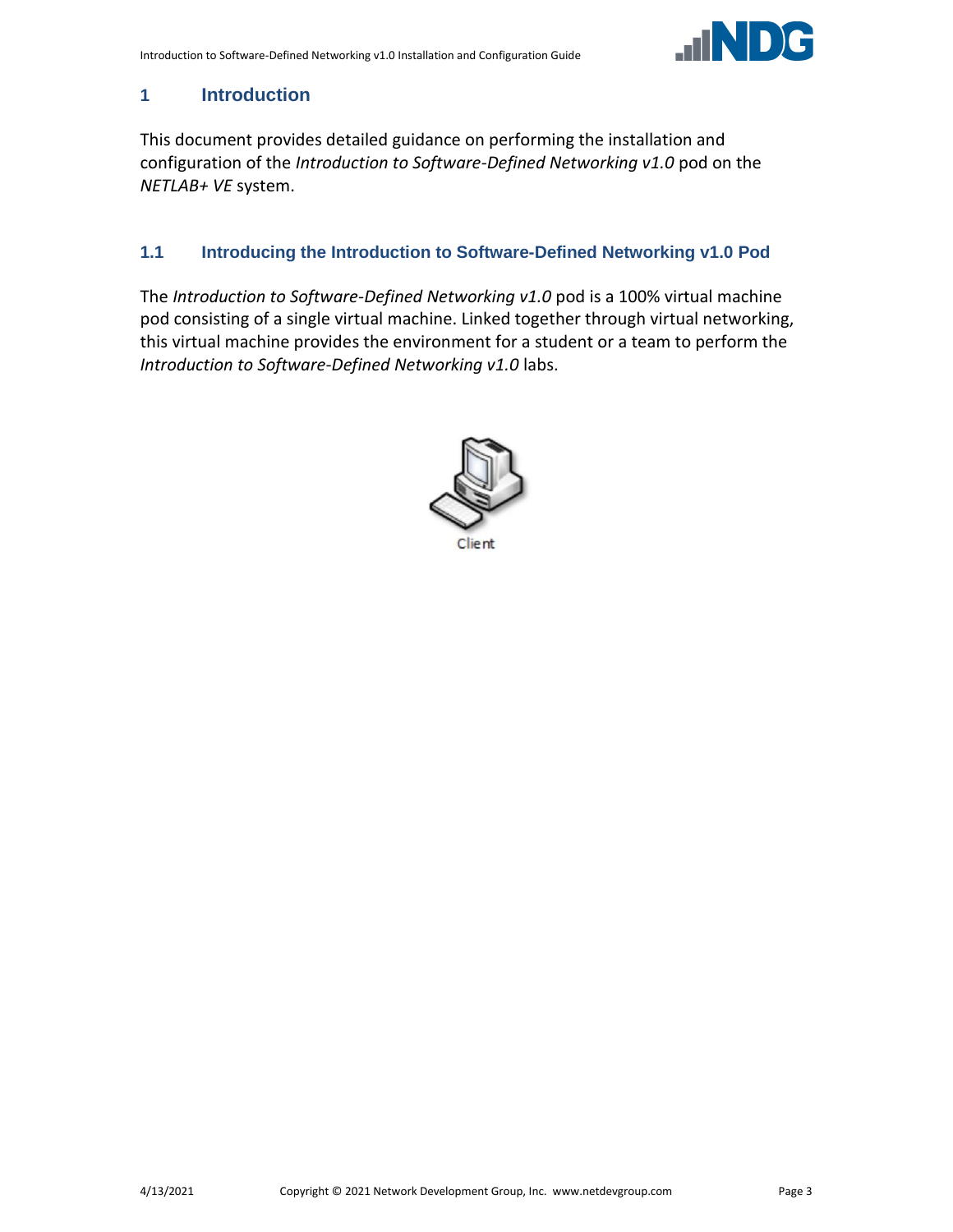

# <span id="page-3-0"></span>**2 Planning**

This guide provides specific information pertinent to delivering the *Introduction to Software-Defined Networking v1.0* pod. The *[NETLAB+ Remote PC Guide Series](http://www.netdevgroup.com/support/documentation/netlabve/)* provides the prerequisite guidance for setting up your VMware infrastructure, including:

- An introduction to virtualization using *NETLAB+*
- Detailed setup instructions for standing up *VMware vCenter* and *VMware ESXi*
- Virtual machine and virtual pod management concepts using *NETLAB+*

This document assumes that you have set up virtual machine infrastructure in accordance with the *[NETLAB+ Remote PC Guide Series](http://www.netdevgroup.com/support/documentation/netlabve/)*. The planning information below refers to specific sections in the *Remote PC Guide* when applicable.

# <span id="page-3-1"></span>**2.1 Pod Creation Workflow**

The following list is an overview of the pod setup process.

- 1. Obtain the master virtual machine images required for the master pod.
- 2. Deploy the master virtual machine images to your *VMware vCenter Appliance*.
	- a. Deploy virtual machines using **Thin Provisioning** to reduce storage consumption.
	- b. Make necessary adjustments to each virtual machine in the environment.
		- i. Insert/Verify manual **MAC** addresses.
		- ii. Change the default network to **SAFETY NET**.
		- iii. Any other configuration changes mentioned in this guide.
- 3. Import the deployed virtual machines to the *NETLAB+* **Virtual Machine Inventory**.
- 4. Activate or license the required software on each virtual machine when prompted.
- 5. Take a snapshot of each virtual machine in the master pod labeled **GOLDEN\_MASTER** after all configurations and licensing have taken effect. The *GOLDEN\_MASTER* snapshot is used to clone virtual machine images for the user pods.
- 6. Use the *NETLAB+* **Pod Cloning** feature to create student pods from the master pod.
- 7. If multiple hosts are used in the *NETLAB+* environment, make a **Full Clone** of the master pod on the initial host (Host A) to the subsequent host (Host B) and so on using the *NETLAB+* **Pod Cloning** feature.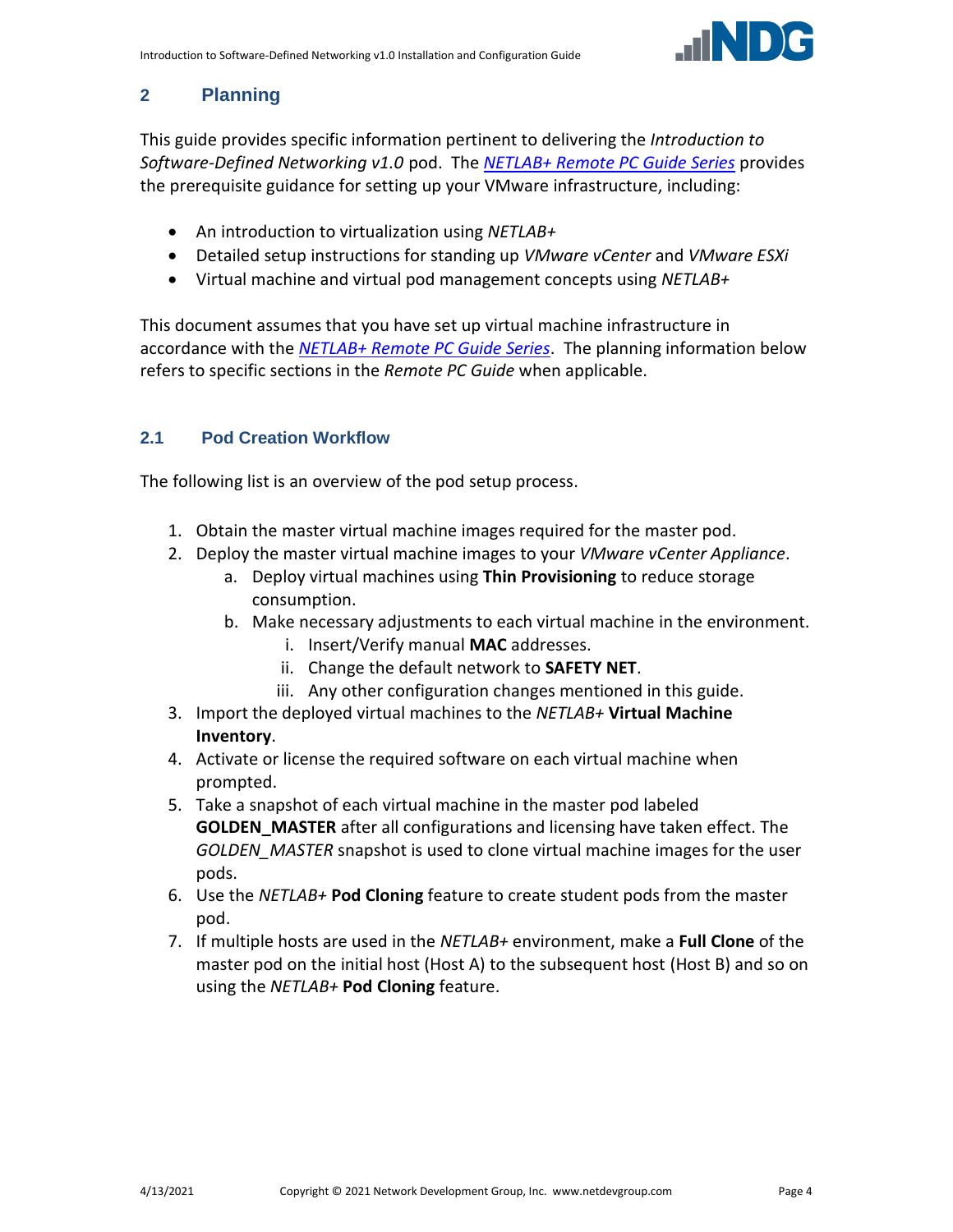

# <span id="page-4-0"></span>**2.2 Pod Resource Requirements**

The *Introduction to Software-Defined Networking v1.0* course will consume 29.4 GB of storage per each master pod instance.

The following table provides details of the storage requirements for each of the virtual machines in the pod.

| <b>Virtual Machine</b> | <b>OVF/OVA</b> | <b>Initial Master Pod</b><br>(Thin Provisioned) | <b>Maximum</b><br><b>Allocated</b><br><b>Memory</b> |
|------------------------|----------------|-------------------------------------------------|-----------------------------------------------------|
| Client                 | 13.9 GB        | 29.4 GB                                         | 8 GB                                                |
| Total                  | 13.9 GB        | 29.4 GB                                         | 8 GB                                                |

#### <span id="page-4-1"></span>**2.3 ESXi Host Server Requirements**

Please refer to the *NDG* website for specific *ESXi* host requirements to support virtual machine delivery: <https://www.netdevgroup.com/products/requirements/>

The deployment of the *Introduction to Software-Defined Networking v1.0* pod requires VMware ESXi version of **6.0** or greater.

> The number of **active** pods that can be used simultaneously depends on the *NETLAB+* product license and the number of *VMware ESXi* host servers meeting the hardware requirements specifications.

For current *ESXi* server requirements and active pod count, refer to the following URL:

[http://www.netdevgroup.com/support/remote\\_pc.html#vm\\_host\\_server\\_specificati](http://www.netdevgroup.com/support/remote_pc.html#vm_host_server_specifications) [ons.](http://www.netdevgroup.com/support/remote_pc.html#vm_host_server_specifications)

# <span id="page-4-2"></span>**2.4 NETLAB+ Requirements**

Please **Note** 

Installation of *Introduction to Software-Defined Networking v1.0* pods, as described in this guide, requires that you are running *NETLAB+ VE*.

Previous versions of *NETLAB+* do not support requirements for the *Introduction to Software-Defined Networking v1.0* course on the physical host servers.

Please refer to the *[NETLAB+ Remote PC Guide Series](https://www.netdevgroup.com/support/documentation/netlabve/)*.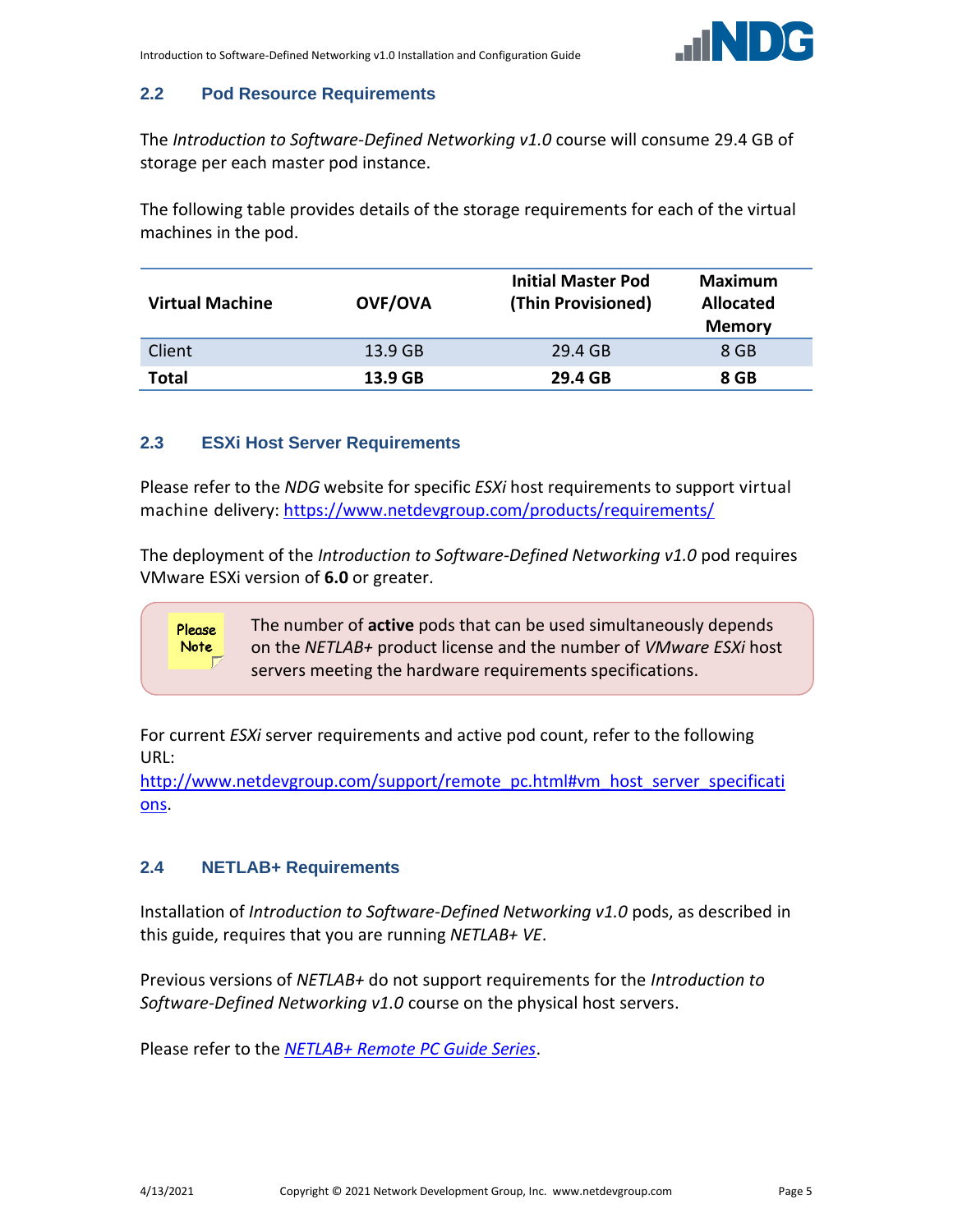

#### <span id="page-5-0"></span>**2.5 NETLAB+ Virtual Machine Infrastructure Setup**

The *NETLAB+ Virtual Machine Infrastructure* setup is described in the following sections of the *[NETLAB+ Remote PC Guide Series:](http://www.netdevgroup.com/support/documentation/netlabve/)*

- *Registering a Virtual Datacenter in NETLAB+*
- *Adding ESXi hosts in NETLAB+*
- *Proactive Resource Awareness*



#### <span id="page-5-1"></span>**2.6 Software Requirements**

For the purpose of software licensing, each virtual machine is treated as an individual machine, PC, or server. Please refer to the specific vendor license agreements (and educational discount programs, if applicable) to determine licensing requirements for your virtual machines' software, operating system, and applications.

The minimum virtual infrastructure software required for standing up this pod is in the following table.

| <b>Virtual Infrastructure Requirements</b> |                |  |  |  |  |
|--------------------------------------------|----------------|--|--|--|--|
| <b>Software</b>                            | <b>Version</b> |  |  |  |  |
| vSphere ESXi                               | 5.5            |  |  |  |  |
| vCenter Server                             | 5.5            |  |  |  |  |

Please refer to the *Software and Licenses* section regarding the software requirements for virtual machines in the pod.

#### <span id="page-5-2"></span>**2.7 Networking Requirements**

To accommodate the movement of large *VMs*, *OVF/OVAs*, and *ISO* disk images from one host to another, gigabit Ethernet or better connectivity is recommended to interconnect your *NETLAB+*, *vCenter Server* system, and *ESXi* host systems.

The two standard networking models recommended to interconnect your servers are described in detail in the *Networking Models* section of the *[Remote PC Guide Series,](http://www.netdevgroup.com/support/documentation/NETLAB_Remote_PC_Guide_Vol_1_Introduction.pdf)  Volume 1 - [Introduction and Planning.](http://www.netdevgroup.com/support/documentation/NETLAB_Remote_PC_Guide_Vol_1_Introduction.pdf)*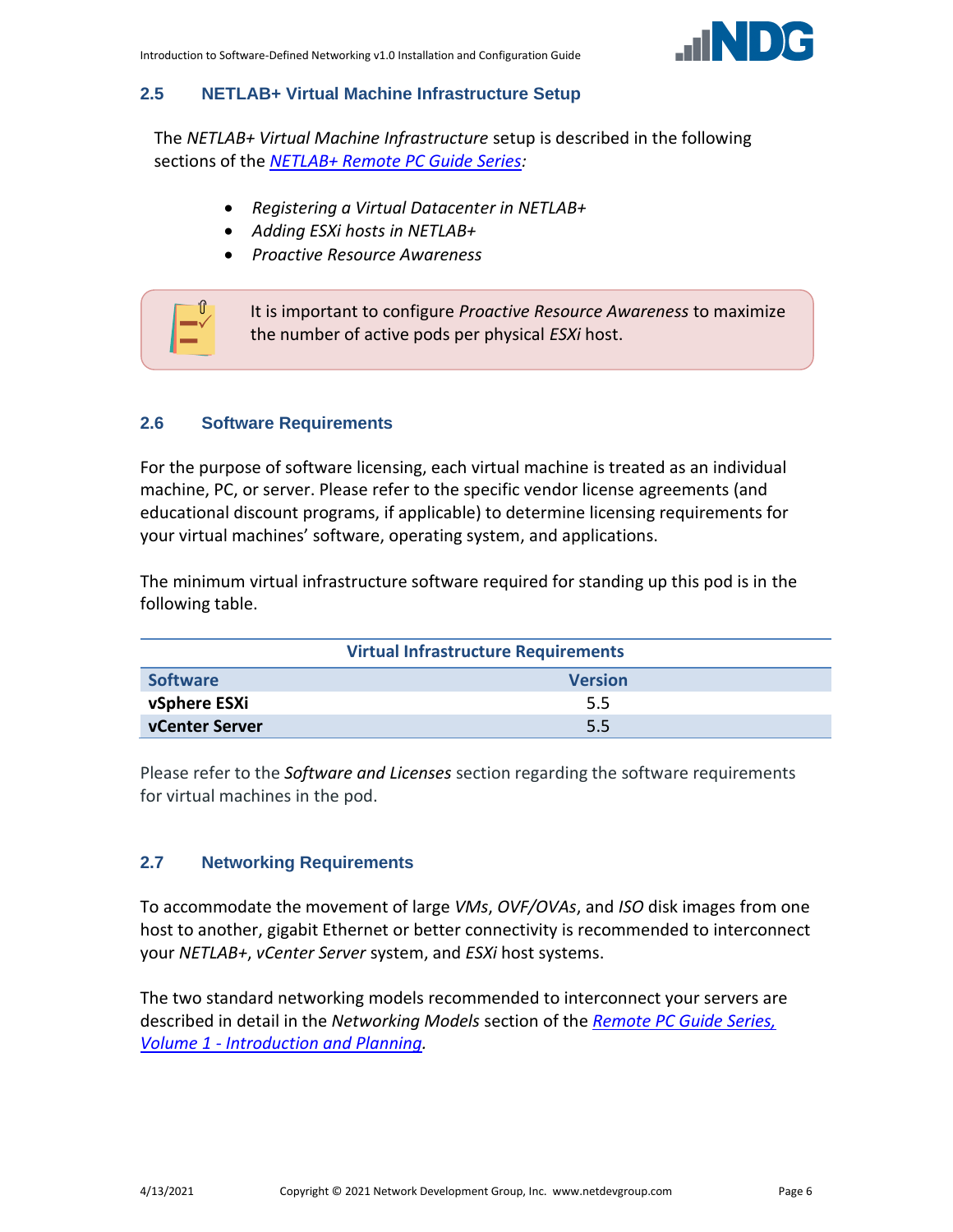

### <span id="page-6-0"></span>**3 Software and Licenses**

### <span id="page-6-1"></span>**3.1 Downloading OVF Files**

The virtual machines are made available as *Open Virtualization Format* (*OVF*) or *Open Virtualization Archive* (*OVA*) files. These files are available for download from *CSSIA*.

To request access to the preconfigured virtual machine templates from *CSSIA*:

- 1. Go to *the CSSIA Resources* page: <https://www.cssia.org/cssiaresources/>
- 2. Select **CSSIA VM Image Sharing Agreement**.
- 3. Complete and submit your access request by following the instructions on the request form.
- 4. *CSSIA* will provide, via email, password-protected download links. Access to the download links is provided only to customers who are current with their NETLAB+ support contract and are participants in the appropriate partner programs (*i.e., Cisco Networking Academy, VMware IT Academy, Red Hat Academy, and/or Palo Alto Networks*).
- 5. Once all virtual machines have been downloaded, they can be deployed following the steps in the appropriate pod installation guide. Each virtual machine is deployed individually.

#### <span id="page-6-2"></span>**3.2 Virtual Machine Credentials**

For your reference, the following table provides a list of the credentials for the systems in the pod:

| Machine       | User name | Password |
|---------------|-----------|----------|
| <b>Client</b> | admin     | password |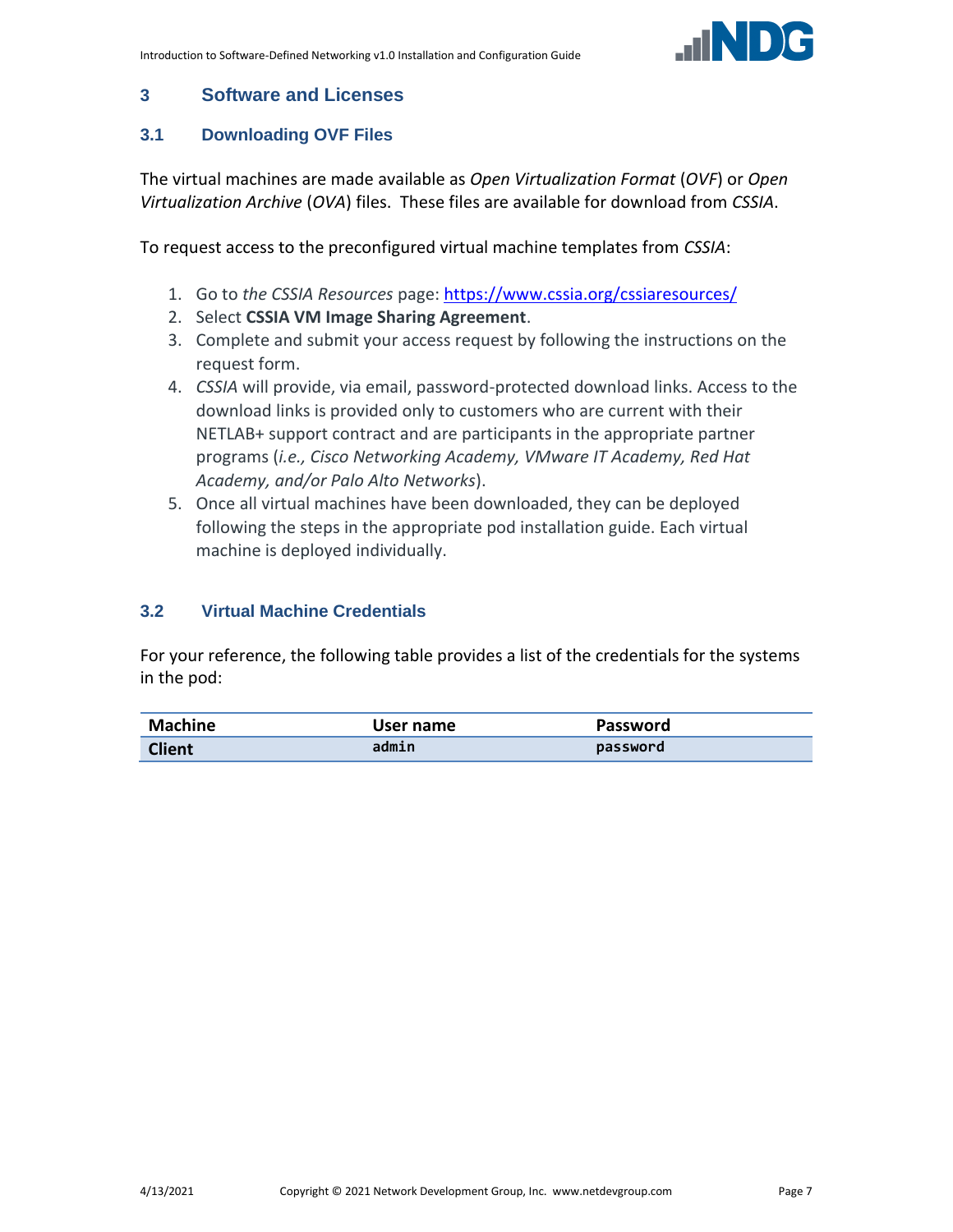

# <span id="page-7-0"></span>**4 Master Pod Configuration**

#### <span id="page-7-1"></span>**4.1 Deploying Virtual Machine OVF/OVA Files**

Deploy on your host server the pod virtual machine *OVF*/*OVA* files you have downloaded.

- 1. Navigate to your **vSphere Client** using your management workstation, ensure that your downloaded *OVA/OVF* files are accessible on this machine, and then connect to your **vCenter Server**.
- 2. From the *vSphere Client* interface, navigate to **Hosts and Clusters**.
- 3. Right-click on the target **ESXi Host Server** and select **Deploy OVF Template**.
- 4. In the *Deploy OVF Template* window, on the *Select source* step, select the **Local File** radio button and click **Browse**.
- 5. Locate and select one of the VMs for the pod, click **Open**.



- 6. Verify that the VM information populates next to the *Browse* button and click **Next**.
- 7. On the *Review details* step, make sure to fill the checkbox for **Accept extra configuration options** (*if present*) and click **Next**.
- 8. On the *Select name and folder* step, change the name of the virtual machine to something that is easy to manage. You can use the names provided in the list below as names for the virtual machines if you do not have a set naming convention. Select the appropriate **datacenter** and click **Next**.

| <b>VM Name</b> | VM OS | <b>Virtual Machine Deployment</b><br><b>Name</b> |
|----------------|-------|--------------------------------------------------|
|                |       |                                                  |
| <b>Client</b>  | Linux | UofSC SDN Master.Client                          |

- 9. On the *Select Storage* step, choose the appropriate storage device and make sure that **Thin Provision** is selected. Click **Next**.
- 10. In the *Setup networks* section, select **SAFETY NET** as the destination and click **Next.**



If *SAFETY NET* is not available, refer to the *Create a Safe Staging Network* section in the *[Remote PC Guide Series](http://www.netdevgroup.com/support/documentation/NETLAB_Remote_PC_Guide_Vol_2_Installation.pdf) – Volume 2*.

- 11. In the *Ready to complete* section, make sure **Power on after deployment** is **unchecked** and confirm the settings. Click **Finish**.
- 12. *vCenter* will begin deploying the virtual machine. This may take some time depending on the speed of your connection, HDDs, etc.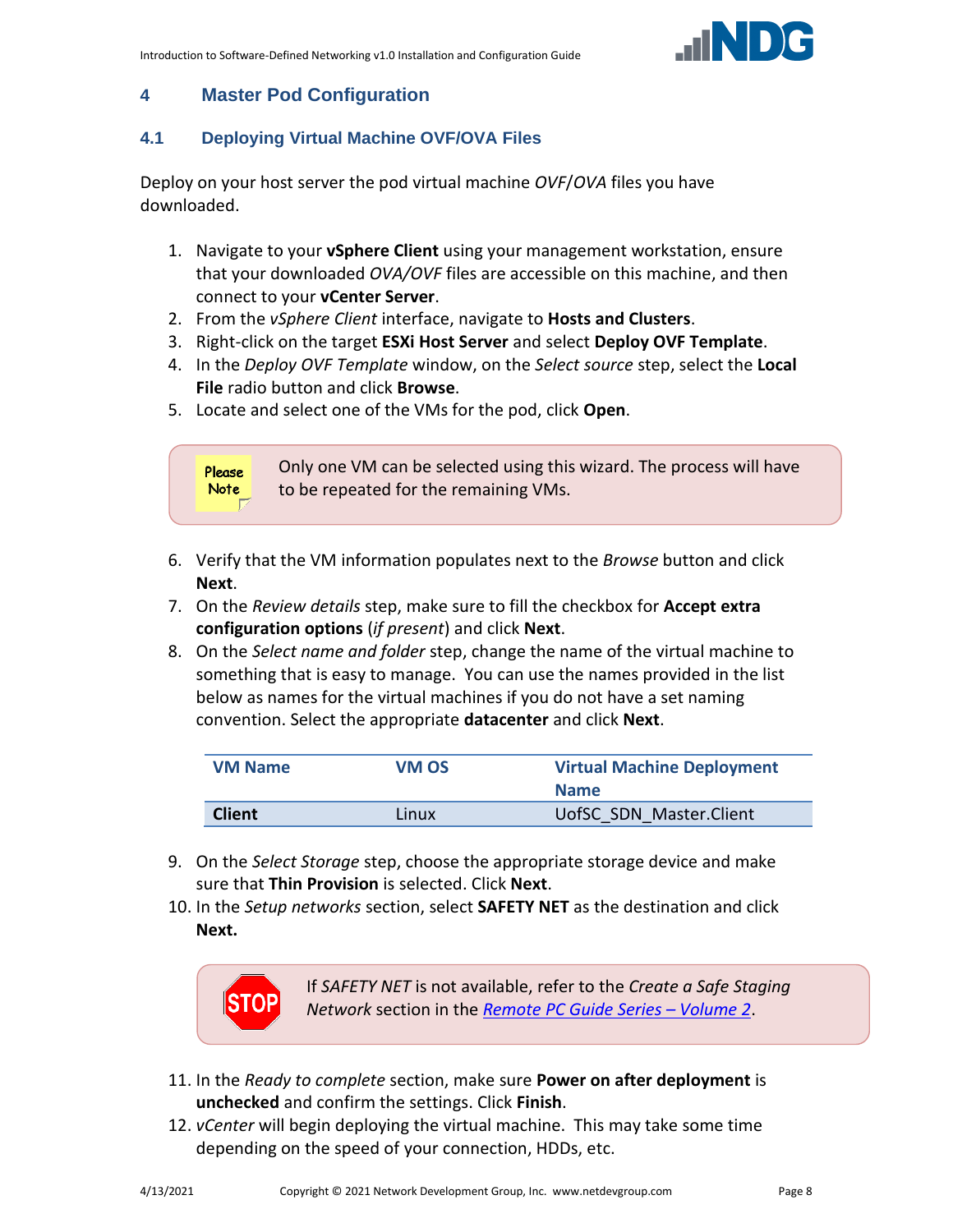

#### <span id="page-8-0"></span>**4.1.1 Modify Virtual Machines**

Once the virtual machines are imported onto the host, verify the configurations. The following steps will guide you through the process.

- 1. In the *vSphere Client* interface, right-click on the imported virtual machine and select **Edit Settings**.
- 2. For all the virtual machines, manually assign the *MAC* addresses for each *NIC*. The table below identifies the *MAC* addresses per *NIC*.

| <b>Virtual Machine</b> | NIC | <b>MAC</b>        |
|------------------------|-----|-------------------|
| <b>Client</b>          |     | 00:50:56:ae:c7:96 |

|                     |                                                                                                                | ADD NEW DEVICE |
|---------------------|----------------------------------------------------------------------------------------------------------------|----------------|
| > CPU               | 8<br>$\sim$                                                                                                    | $\bullet$      |
| > Memory            | 16<br>$GB \quad \lor$<br>$\overline{\phantom{a}}$                                                              |                |
| $>$ Hard disk 1     | 80<br>$GB \quad \lor$                                                                                          |                |
| > SCSI controller 0 | LSI Logic Parallel                                                                                             |                |
| Network adapter 1   | SAFETY NET $\lor$                                                                                              |                |
| Status              | Connect At Power On                                                                                            |                |
| Adapter Type        | E1000<br>$\checkmark$                                                                                          |                |
| <b>MAC Address</b>  | 00:50:56:ae:c7:96<br>Manual<br>$\checkmark$                                                                    |                |
| > Video card        | Specify custom settings $\vee$                                                                                 |                |
| VMCI device         | Device on the virtual machine PCI bus that provides support for the<br>virtual machine communication interface |                |
| SATA controller 0   | AHCI                                                                                                           |                |
| > Other             | Additional Hardware                                                                                            |                |
|                     |                                                                                                                |                |
|                     |                                                                                                                |                |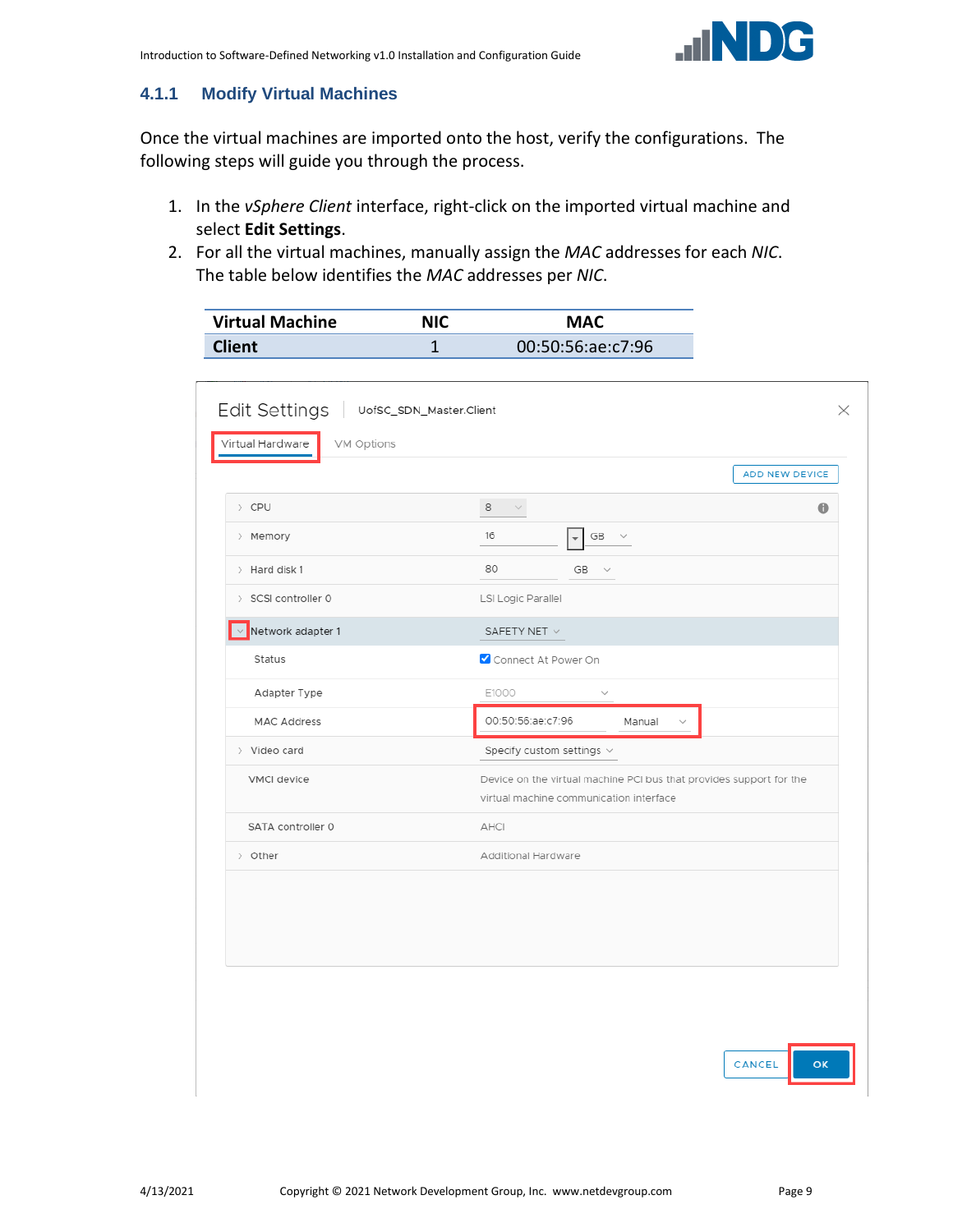

## <span id="page-9-0"></span>**4.2 NETLAB+ Virtual Machine Inventory Setup**

This section will guide you in adding your templates to the *Virtual Machine Inventory* of your *NETLAB+ VE* system.

- 1. Log in to your *NETLAB+ VE* system using the administrator account.
- 2. Select the **Virtual Machine Infrastructure** icon.



3. Click the **Virtual Machine Inventory** icon.



**Virtual Machine Inventory** 

Import, clone, and manage the inventory of virtual machines to be used with NETLAB+.

4. Click the **Import Virtual Machines** button located at the bottom of the list.

Import Virtual Machines

- 5. Select the appropriate datacenter from the list where your master VMs reside.
- 6. Select the checkbox next to the virtual machines you had just deployed and click **Import Selected Virtual Machines**.

Import Selected Virtual Machines

- 7. When the *Configure VMs* window loads, you can set your virtual machine parameters.
	- a. Check the dropdown box for the correct operating system for each imported virtual machine.
	- b. Change *Role* to **Master** for each VM.
	- c. Add any comments for each virtual machine in the last column.



It is advised to leave the *Version* and *Build* numbers for reference when requesting *NDG* support.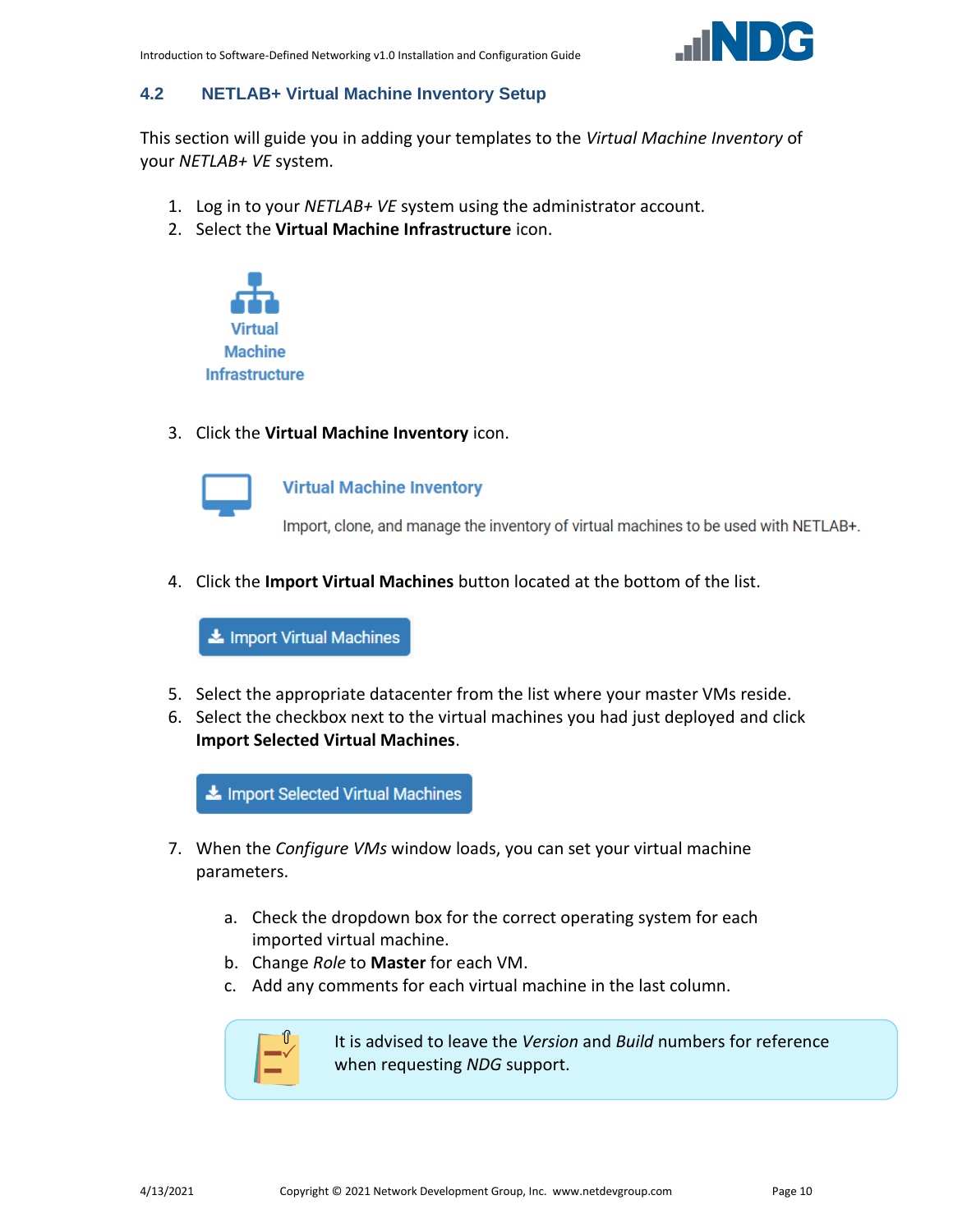

d. Verify your settings and click **Import (X) Virtual Machines** (notice the number in parenthesis is dynamic, depending on the amount of VMs selected).

Import (1) Virtual Machines

- e. Verify all *Import Statuses* report back with **OK** and then click on the **Dismiss** button.
- f. Verify that your virtual machines show up in the inventory.

For additional information, please refer to the *[NETLAB+ VE Administrator Guide](http://www.netdevgroup.com/support/documentation/netlabve/netlabve_administrator_guide.pdf#nameddest=virtual_machine_infrastructure)*.

#### <span id="page-10-0"></span>**4.3 Building the Master Introduction to Software-Defined Networking v1.0 Pod**

This section will assist you in adding the *Introduction to Software-Defined Networking v1.0* pod to your *NETLAB+* system.

#### <span id="page-10-1"></span>**4.3.1 Enabling Labs in Course Manager**

Please refer to the *Course Manager* section *of the [NETLAB+ VE Administrator Guide](https://www.netdevgroup.com/support/documentation/netlabve/netlabve_administrator_guide.pdf#nameddest=course_manager)* on how to enable content. Please install the **UofSC - Introduction to Software-Defined Networking - v1.0** course.

#### <span id="page-10-2"></span>**4.3.2 Create the Master Pod**

- 1. Log into **NETLAB+ VE** with the *administrator* account.
- 2. Select the **Pods** icon.



3. Create a new pod by scrolling to the bottom and clicking the **Create New Pod** button.

**O** Create New Pod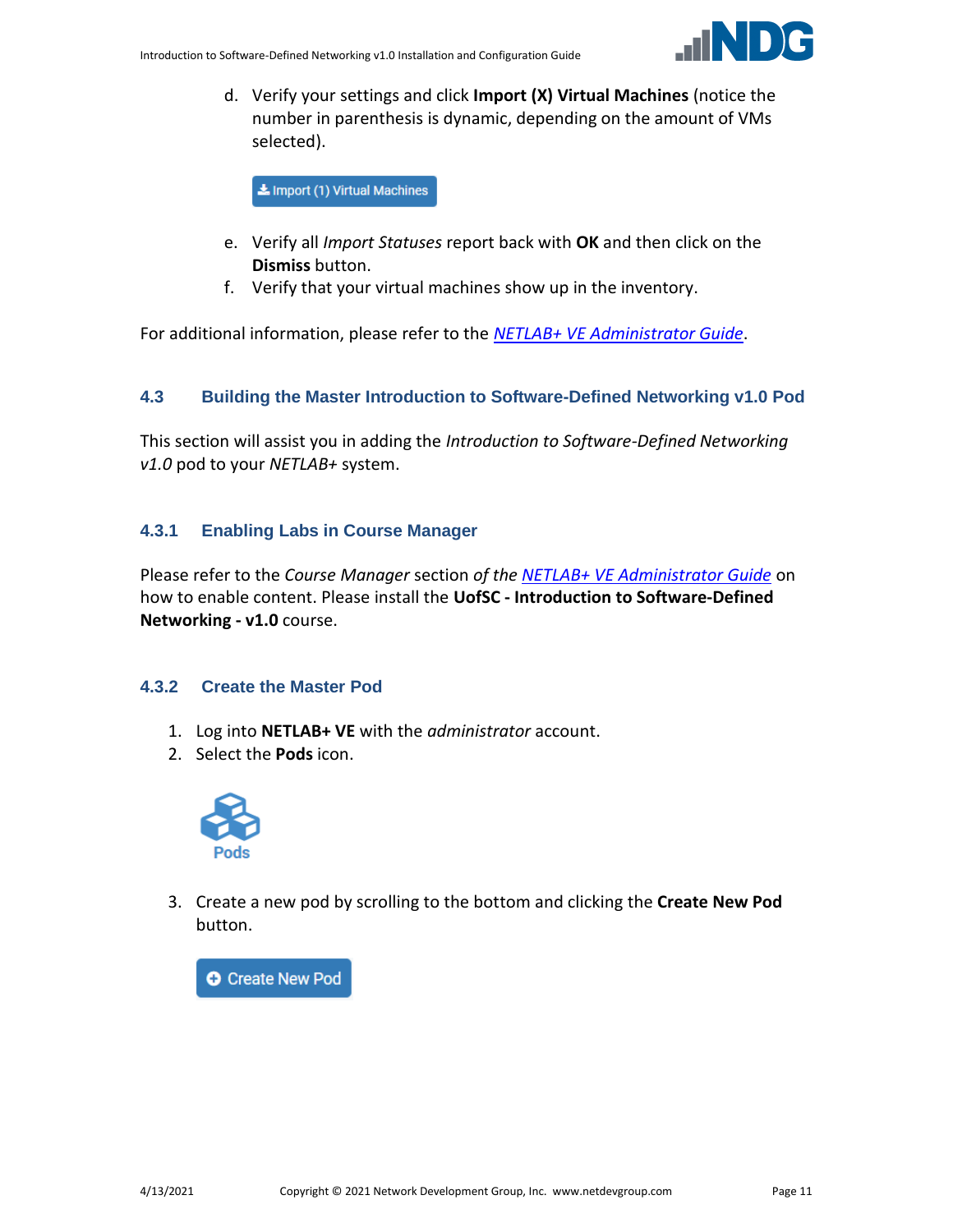

4. Then, click on the **Introduction to SDN** pod entry from the list of installed pod types.

| <b>UNIVERSITY OF</b><br><b>SOUTH CAROLINA</b><br>Software-Defined<br>Networking | <b>UofSC Introduction to SDN</b><br>The Introduction to Software-Defined Networking (SDN) training is aimed at providing an<br>introduction to Software-Defined Networking (SDN) concepts and applications.<br>2021 Copyright (C) Network Development Group, Inc.<br>https://www.netdevgroup.com/support/tech_support.html |
|---------------------------------------------------------------------------------|----------------------------------------------------------------------------------------------------------------------------------------------------------------------------------------------------------------------------------------------------------------------------------------------------------------------------|
|---------------------------------------------------------------------------------|----------------------------------------------------------------------------------------------------------------------------------------------------------------------------------------------------------------------------------------------------------------------------------------------------------------------------|

5. On the *New Pod* window, input a value into the **Pod ID** and **Pod Name** fields. Click **Next**.

| & New Pod       |                                                                                 |                                         |
|-----------------|---------------------------------------------------------------------------------|-----------------------------------------|
| <b>Pod Type</b> | <b>UNIVERSITY OF</b><br><b>SOUTH CAROLINA</b><br>Software-Defined<br>Networking | <b>Used Pod IDs</b><br>1<br>1005        |
| Pod ID          | 1000                                                                            | 1010<br>1015<br>1020                    |
| <b>Pod Name</b> | SDN_H120_M1000                                                                  | 1025<br>1030<br>$\overline{\mathbf{v}}$ |
|                 | $\Theta$ Help<br><b>O</b> Next                                                  |                                         |

The *Pod ID* determines the order in which the pods will appear in the scheduler. It is best practice to use a block of sequential ID numbers for the *Pod Id* that allows for the number of pods you are going to install.

The *Pod Name* identifies the pod and is unique per pod. Here we used the name of the lab set or course in a shortened form along with a host identifier (H120), the type and number of the pod (M1000).

6. To finalize the wizard, click **OK**.

For additional information, please refer to the *NETLAB+ VE [Administrator Guide](http://www.netdevgroup.com/support/documentation/netlabve/netlabve_administrator_guide.pdf)*.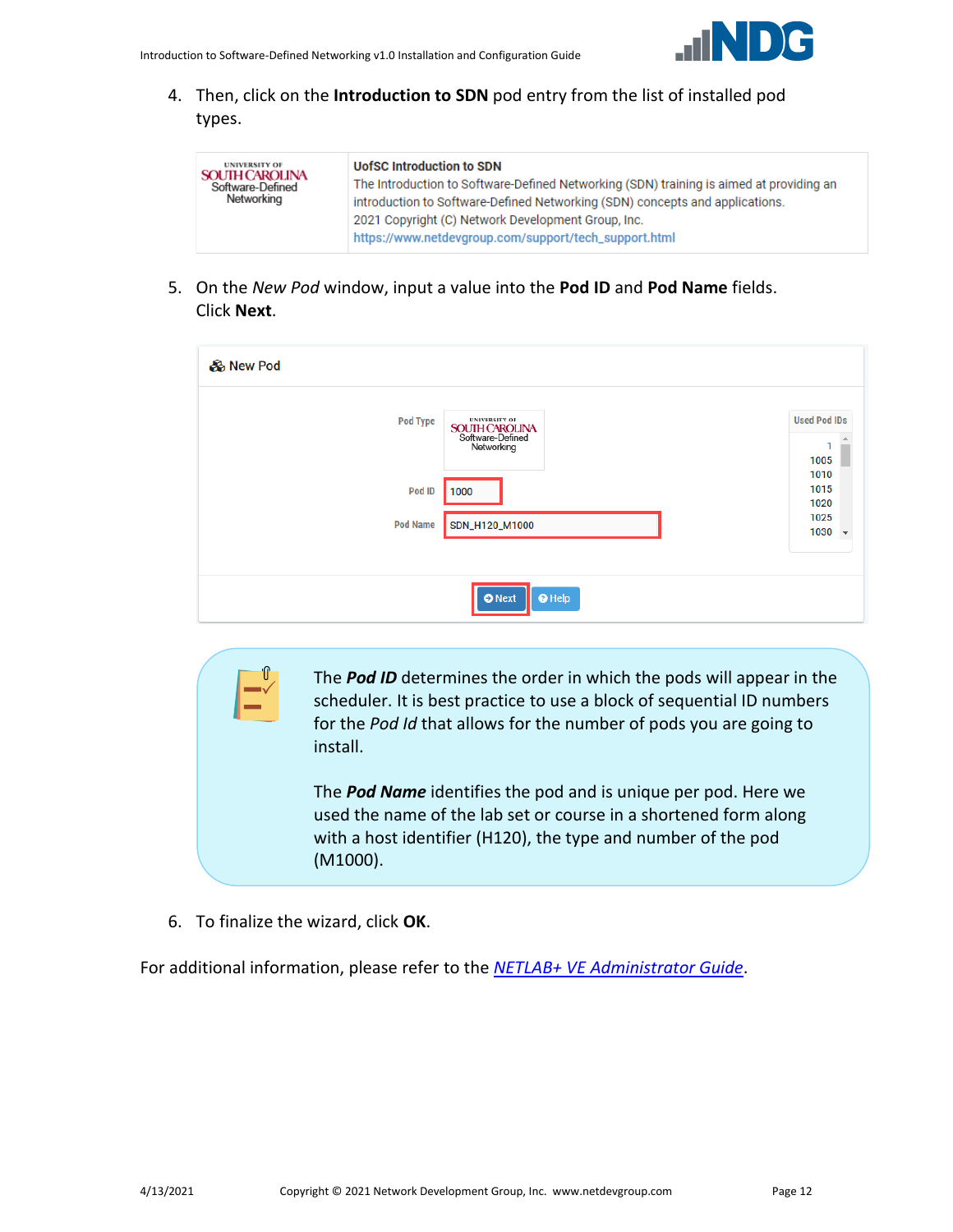

#### <span id="page-12-0"></span>**4.3.3 Attach Virtual Machines to the Master Pod**

Update the master pod to associate the virtual machines with the newly created pod.

1. Select the **Introduction to Software-Defined Networking v1.0** master pod from the pod list.



2. Click on the **Action** dropdown next to the virtual machine you are about to assign and select **Attach VM**.

| Remote PC <sup>1</sup> |                       |                    |                                                          |                                       |                                               |                          |
|------------------------|-----------------------|--------------------|----------------------------------------------------------|---------------------------------------|-----------------------------------------------|--------------------------|
|                        | <b>PC</b> Name        | VM                 | <b>Operating System</b>                                  | <b>VM Role</b><br><b>Runtime Host</b> |                                               | Action                   |
|                        | Client                | <b>ABSENT</b>      |                                                          |                                       |                                               | $\overline{\phantom{a}}$ |
| <b>O</b> Dismiss       | <b>Z</b> Pod Settings | <b>华 Clone Pod</b> | <b>≙</b> Configure Pod ACL<br><b>M</b> View Reservations |                                       | <b>☆ Settings</b>                             |                          |
|                        |                       |                    |                                                          |                                       | <b>O</b> Attach VM<br><b>O</b> Remove VM From |                          |
|                        |                       |                    |                                                          |                                       | <b>O</b> Snapshots                            |                          |

3. Select the corresponding virtual machine from the inventory list.

| $\Box$ Client (select virtual machine) |  |                         |  |        |   |  |
|----------------------------------------|--|-------------------------|--|--------|---|--|
| <b>Virtual Machine Name</b>            |  | <b>Operating System</b> |  | Role   | ÷ |  |
| UofSC_SDN_Master.Client                |  | Linux                   |  | Master |   |  |

4. Click **OK** to confirm the VM attachment.

#### <span id="page-12-1"></span>**4.3.4 Create Snapshots for the Master Virtual Machines**

In order to proceed with pod cloning, snapshots must be created on each of the pod's virtual machines.

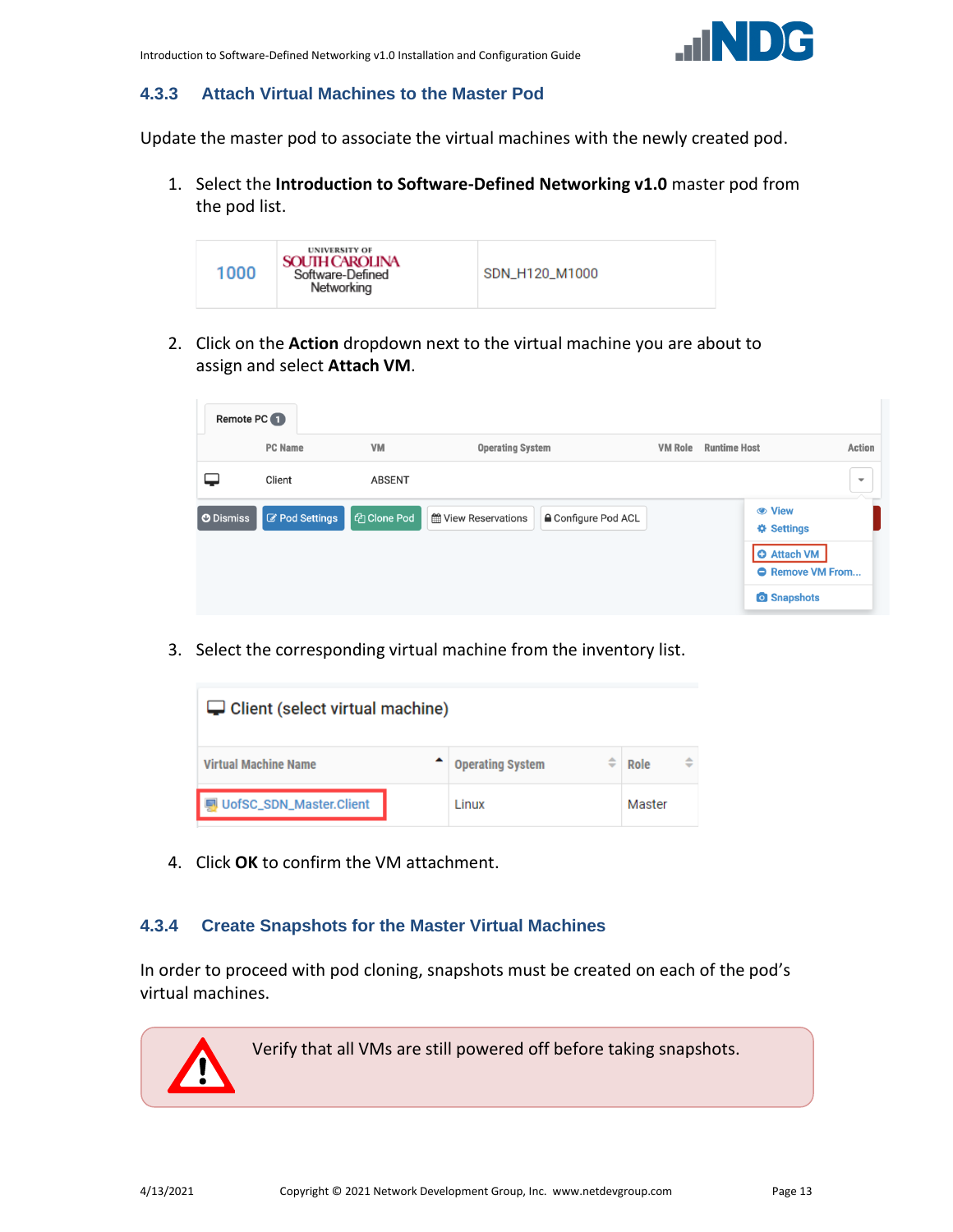

1. Make sure to view the **Introduction to Software-Defined Networking v1.0** master pod you just assigned machines to. In the pod view, click on the dropdown menu option underneath the *Action* column for a specific VM and select **Snapshots**.

|                  | Remote PC 1    |                         |                            |                            |                |                                               |               |
|------------------|----------------|-------------------------|----------------------------|----------------------------|----------------|-----------------------------------------------|---------------|
|                  | <b>PC</b> Name | <b>VM</b>               |                            | <b>Operating System</b>    | <b>VM Role</b> | <b>Runtime Host</b>                           | <b>Action</b> |
| Δ                | Client         | UofSC_SDN_Master.Client |                            | Linux                      | <b>MASTER</b>  |                                               | H             |
| <b>O</b> Dismiss | Pod Settings   | <b>图 Clone Pod</b>      | <b>論 View Reservations</b> | <b>△</b> Configure Pod ACL |                | <b>♦ Settings</b>                             |               |
|                  |                |                         |                            |                            |                | <b>O</b> Attach VM<br><b>A</b> Remove VM From |               |
|                  |                |                         |                            |                            |                | <b>O</b> Snapshots                            |               |

2. In the *Snapshot Manager* window, click on the **Take** button. This will take a snapshot of the current state of the virtual machine.

| <b>Snapshot Manager</b>     |                                                    |  |  |  |
|-----------------------------|----------------------------------------------------|--|--|--|
| 白-星<br>You Are Here!<br>۰   | Name:<br><b>Description:</b>                       |  |  |  |
| ř                           |                                                    |  |  |  |
| <b>同</b> Take<br>Delete All | <b>B</b> Delete<br><b>O</b> Go To<br><b>B</b> Edit |  |  |  |
| <b>O</b> Dismiss            |                                                    |  |  |  |



Any changes made after this will require a new snapshot or those changes will not reflect in the reset state of the pod or its clones.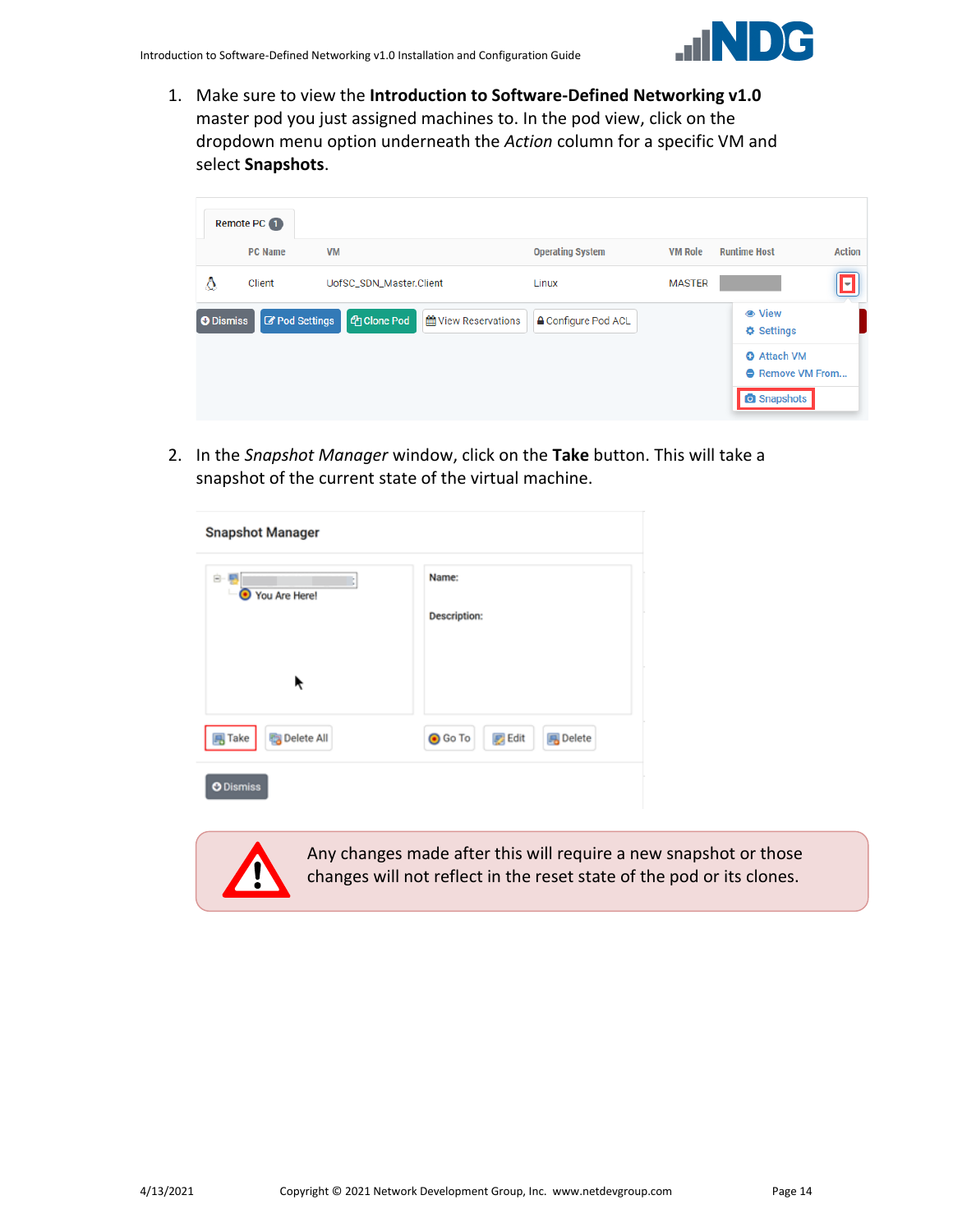

3. In the *Take Snapshot* window, type GOLDEN\_MASTER into the *Name* text field, or you may choose another naming convention as long as it is consistent for easy management. Click **OK**.

| <b>Take Snapshot</b>          |   |
|-------------------------------|---|
| Name:<br><b>GOLDEN_MASTER</b> |   |
| <b>Description:</b>           |   |
|                               | i |
| <b>OK</b><br>Cancel           |   |



It is recommended to use *GOLDEN\_MASTER* as the snapshot name when working with normalized pod types.

4. In the *Snapshot Manager* window, notice the snapshot is created. Click the **Dismiss** button.

| <b>Snapshot Manager</b>                  |                                                      |  |  |  |
|------------------------------------------|------------------------------------------------------|--|--|--|
| e<br>GOLDEN_MASTER<br>Θ<br>You Are Here! | Name:<br><b>GOLDEN_MASTER</b><br><b>Description:</b> |  |  |  |
| <b>B</b> Delete All<br><b>马 Take</b>     | <b>B</b> Edit<br><b>風</b> Delete<br><b>O</b> Go To   |  |  |  |
| <b>O</b> Dismiss                         |                                                      |  |  |  |

At this point it is good to verify that you have only one snapshot on the virtual machine. Multiple snapshots increase the likelihood of having problems, especially if the snapshots are named the same. Also, the more snapshots a virtual machine has, the slower the performance and the more drive space is used.

5. Repeat the previous steps for the remaining virtual machines.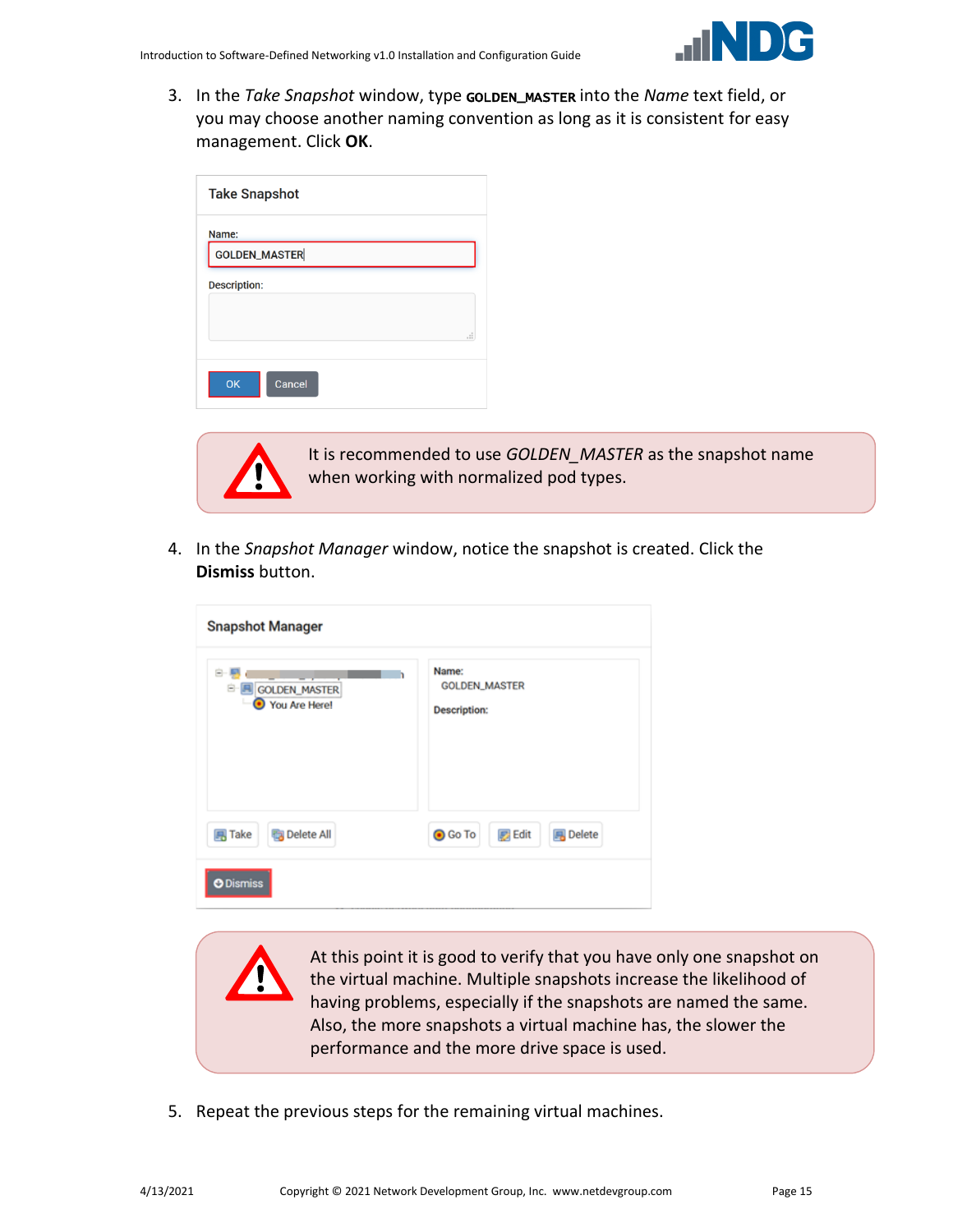

# <span id="page-15-0"></span>**4.3.5 Set the Revert to Snapshot**

1. Make sure to view the **Introduction to Software-Defined Networking v1.0** master pod you just created snapshots for. In the pod view, click on the dropdown menu option underneath the *Action* column and select **Settings**.

|                  | Remote PC 1           |                         |                      |                            |                |                                               |               |
|------------------|-----------------------|-------------------------|----------------------|----------------------------|----------------|-----------------------------------------------|---------------|
|                  | <b>PC</b> Name        | <b>VM</b>               |                      | <b>Operating System</b>    | <b>VM Role</b> | <b>Runtime Host</b>                           | <b>Action</b> |
| Δ                | Client                | UofSC_SDN_Master.Client |                      | Linux                      | <b>MASTER</b>  |                                               | П             |
| <b>O</b> Dismiss | <b>Z</b> Pod Settings | <b>图 Clone Pod</b>      | tt View Reservations | <b>△</b> Configure Pod ACL |                | <b> ⊙</b> View<br><b>♦ Settings</b>           |               |
|                  |                       |                         |                      |                            |                | <b>O</b> Attach VM<br><b>A</b> Remove VM From |               |
|                  |                       |                         |                      |                            |                | <b>O</b> Snapshots                            |               |

2. In the virtual machine's *Settings* window, click on the *Revert to Snapshot* dropdown and select **GOLDEN\_MASTER** and then click the **Submit** button.

This sets the snapshot on the virtual machine that will get reverted to each time the pod is scheduled.

| & Client Settings             |                                                                                                                                                                                                                  |  |
|-------------------------------|------------------------------------------------------------------------------------------------------------------------------------------------------------------------------------------------------------------|--|
| <b>PC Name</b>                | <b>Client</b>                                                                                                                                                                                                    |  |
| <b>PC Type</b>                | <b>Virtual Machine</b><br>$\overline{\phantom{a}}$                                                                                                                                                               |  |
| <b>Datacenter</b>             | $\overline{\phantom{a}}$                                                                                                                                                                                         |  |
| <b>Virtual Machine</b>        | UofSC_SDN_Master.Client<br>▼                                                                                                                                                                                     |  |
| <b>Role</b>                   | <b>Master</b>                                                                                                                                                                                                    |  |
| <b>Revert to Snapshot</b>     | GOLDEN_MASTER                                                                                                                                                                                                    |  |
| <b>Shutdown Preference</b>    | <b>Graceful Shutdown</b><br>$\overline{\phantom{a}}$                                                                                                                                                             |  |
| <b>Guest Operating System</b> | Linux<br>$\overline{\phantom{a}}$                                                                                                                                                                                |  |
| <b>Options</b>                | $\vee$ enable remote display auto-configuration<br>$\checkmark$ enable network auto-configuration<br>enable advanced setting auto-configuration<br>v<br>enable minimum requirements verification<br>$\checkmark$ |  |
|                               | Submit<br><sup>O</sup> Help<br><b>O</b> Cancel                                                                                                                                                                   |  |

3. Click **OK** to confirm.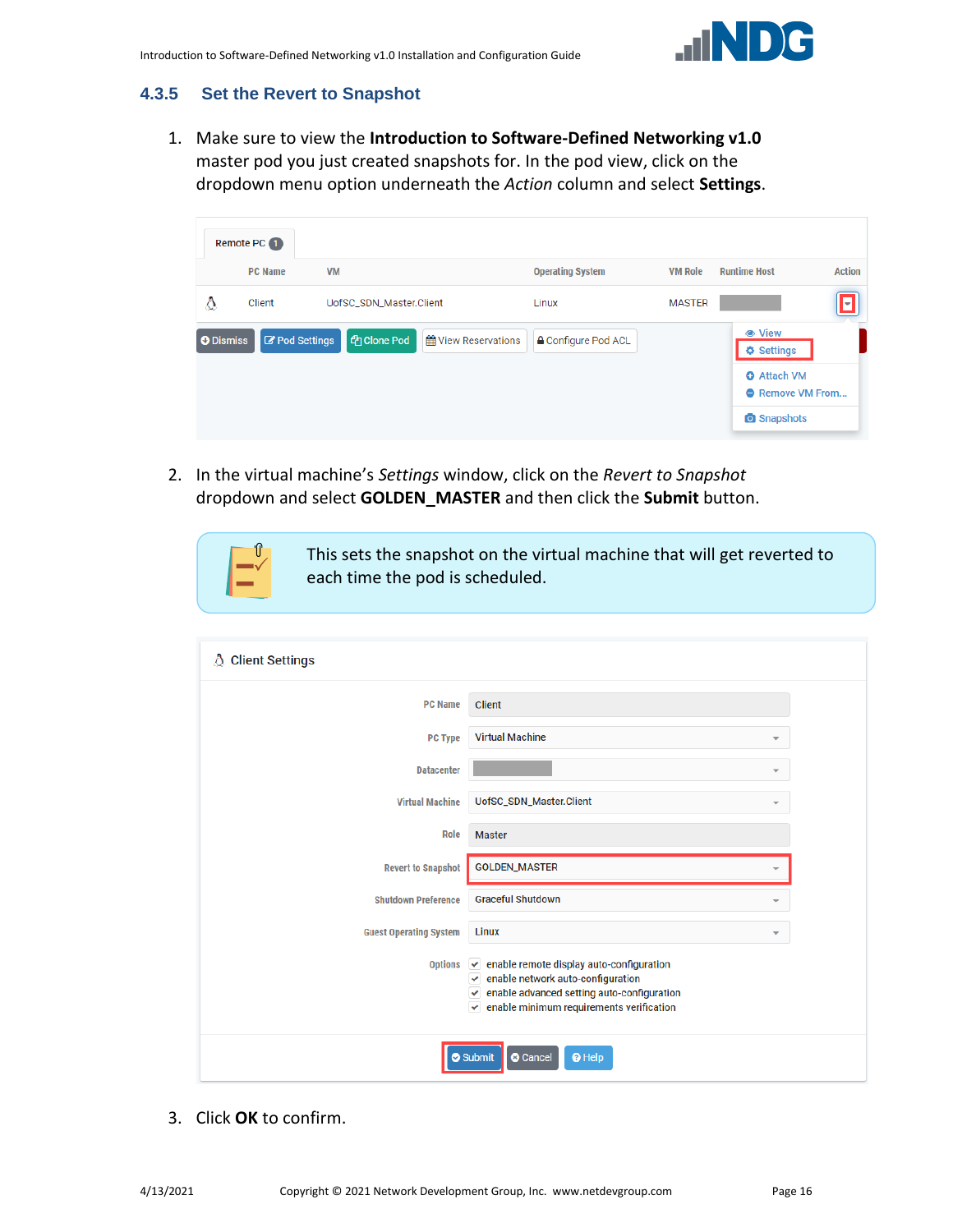

# <span id="page-16-0"></span>**5 Pod Cloning**

This section will help you create multiple student pods. The following sections describe the *NETLAB+* pod cloning feature used to create student pods on one or two host systems.

#### <span id="page-16-1"></span>**5.1 Linked Clones and Full Clones**

*NETLAB+* can create *linked clones* or *full clones*.

A **linked clone** (or linked virtual machine) is a virtual machine that shares virtual disks with the parent (or master) virtual machine in an ongoing manner. This conserves disk space and allows multiple virtual machines to use the same software installation. Linked clones can be created very quickly because most of the disk is shared with the parent VM.

A **full clone** is an independent copy of a virtual machine that shares nothing with the parent virtual machine after the cloning operation. Ongoing operation of a full clone is entirely separate from the parent virtual machine.

# <span id="page-16-2"></span>**5.2 Creating User Pods**

The following section describes how to create user pods on the same *VMware Host* system that holds your master pod's virtual machines. In this scenario, we will create linked virtual machines using the *NETLAB+* pod cloning utility.

- 1. Log in to **NETLAB+ VE** with the *administrator* account.
- 2. Select the **Pods** icon.



- 3. Click on your master pod.
- 4. Make sure the pod is offline by selecting **Take Pod Offline**.
- 5. Click the **Clone Pod** button to create a new pod, based on the settings and snapshots of this pod.



6. Input a new ID value into the **New Pod ID** field. It is advised to keep the pods in numerical order. If the pod IDs are not in numerical order, they will not show up in the scheduler in numerical order. Click **Next**.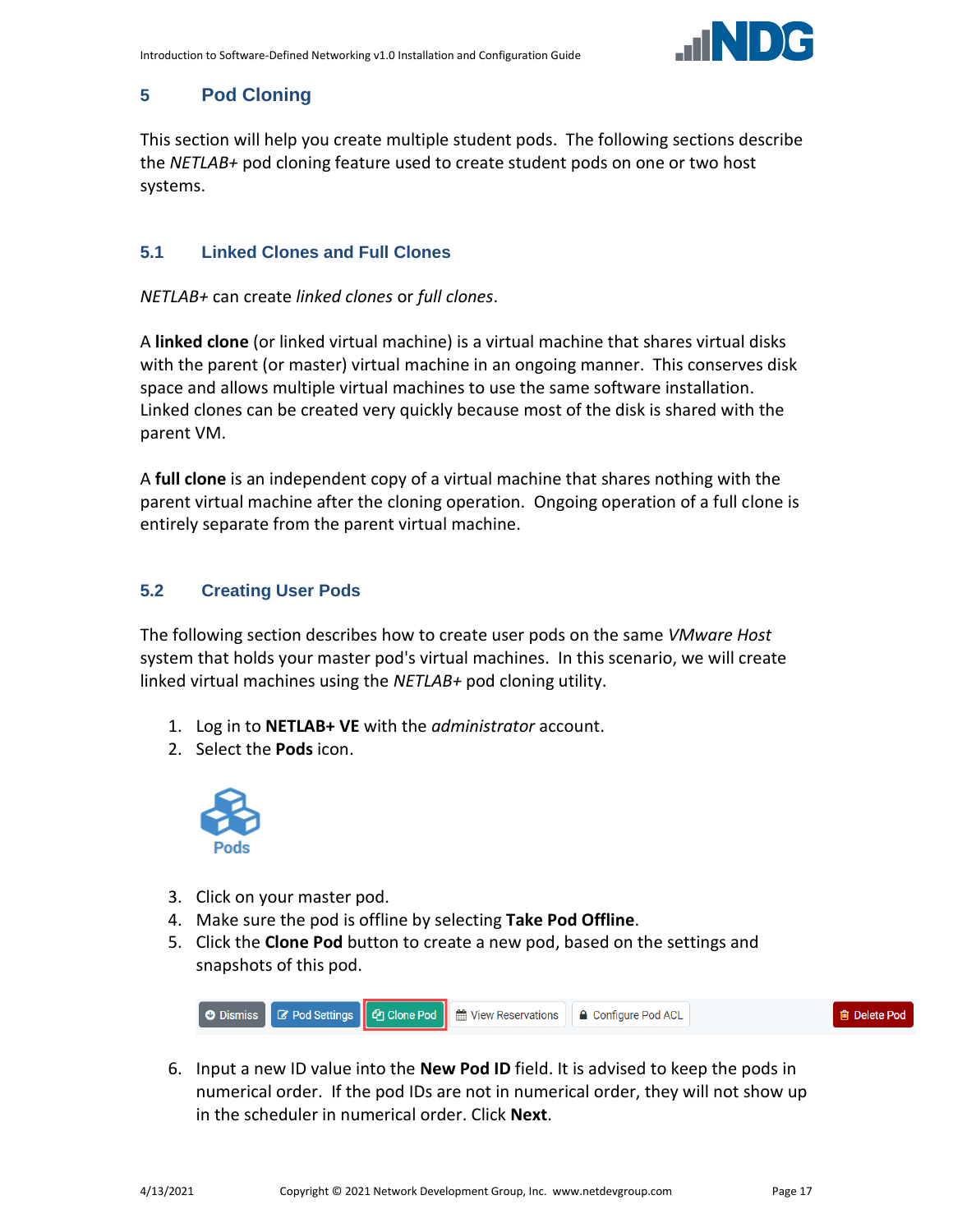

7. Enter a name for the cloned pod into the **New Pod Name** field. For example, **SDN\_H120\_S1001**. Click **Next**.

| 41 |  |
|----|--|
|    |  |
|    |  |

The *Pod Name* identifies the pod and is unique per pod. Here we used the name of the lab set or course in a shortened form along with a host identifier (H120), the type and number of the pod (S1001).

8. When the action has finished processing, you are presented with a settings screen. Notice each VM has its own tab. Go through each tab and verify the following:

*Source Virtual Machine*:

a. *From Snapshot* should be set to the **GOLDEN\_MASTER** snapshot you created previously.

*Target Virtual Machine*:

- a. For *Type*, verify that **Linked** is selected.
- b. For *Role*, verify that the **Normal** role is selected.
- c. For *Take Snapshot*, verify that **GOLDEN\_MASTER** is inputted.
- d. For *Copy BIOS UUID,* only choose this option if you wish to preserve the sources VM's BIOS UUID for the targeted clone VM (when this option is checked, it can help with keeping licensing intact such as *Microsoft Windows Licensing/Activation*).

| <b>Client</b>        |                               |                          |                       |                                           |                          |
|----------------------|-------------------------------|--------------------------|-----------------------|-------------------------------------------|--------------------------|
|                      | <b>Source Virtual Machine</b> |                          |                       | <b>Target Virtual Machine</b>             |                          |
| <b>VM Name</b>       | UofSC_SDN_Master.Client       | $\overline{\phantom{0}}$ | <b>VM Name</b>        | SDN_H120_S1001.Client                     |                          |
| <b>From Snapshot</b> | <b>GOLDEN_MASTER</b>          | $\overline{\phantom{a}}$ | <b>Type</b>           | Linked<br>▼                               |                          |
|                      |                               |                          | Role                  | <b>Normal</b><br>$\overline{\phantom{a}}$ |                          |
|                      |                               |                          | <b>Runtime Host</b>   |                                           | ▼                        |
|                      |                               |                          | <b>Datastore</b>      |                                           | $\overline{\phantom{a}}$ |
|                      |                               |                          | <b>Storage</b>        | <b>On Demand</b>                          | $\overline{\phantom{a}}$ |
|                      |                               |                          | <b>Take Snapshot</b>  | <b>GOLDEN_MASTER</b>                      |                          |
|                      |                               |                          | <b>Copy BIOS UUID</b> | disabled                                  |                          |

9. When you are done changing settings, click **Clone Pod**. This should complete within a minute as we are creating linked virtual machines.



10. When the pod clone process is finished, click **OK**.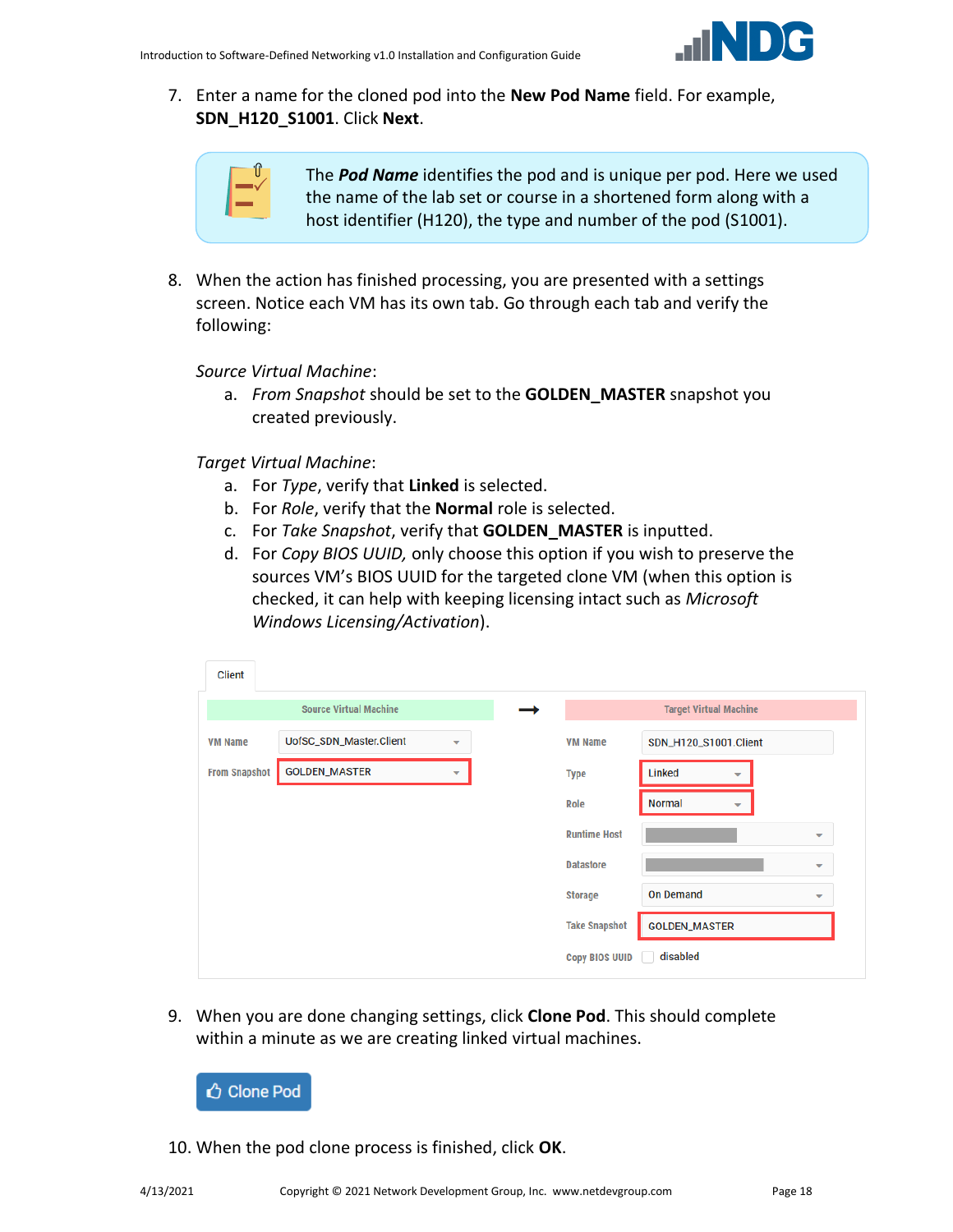

- 11. If you want to dedicate this pod to a particular class, team, or student, use the *Pod ACLs* feature. For details, see the *[NETLAB+ VE Instructor Guide.](http://www.netdevgroup.com/support/documentation/netlabve/netlabve_instructor_guide.pdf#nameddest=manage_pod_acls)*
- 12. Click the **Online** Button on the *Pod Management* page to make the pod available.



The user pod can now be reserved. When the reservation becomes active, *NETLAB+* will automatically configure virtual machines and virtual networking for your new pod.

> The *GOLDEN\_MASTER* snapshot is the starting point for all pods. We recommend that you reserve the 1st pod and conduct some labs to make sure the snapshot images work correctly. If there are defects, make corrections to the images to the master pod and retake the *GOLDEN\_MASTER* snapshot before creating additional pods.

# <span id="page-18-0"></span>**5.3 Copying Your Master Pod to the Second Host**

For this task, we will use the pod cloning utility to copy our master pod to the second host.

- 1. Log in to *NETLAB+* with the administrator account.
- 2. Select the **Pods** icon.



- 3. Click on the master pod.
- 4. Make sure the pod is offline by selecting **Take Pod Offline**.
- 5. Click the **Clone** button to create a new pod, based on the settings of this pod.



6. Input a new ID value into the **New Pod ID** field. It is advised to keep the pods in numerical order. If the pod IDs are not in numerical order, they will not show up in the scheduler in numerical order. Click **Next**.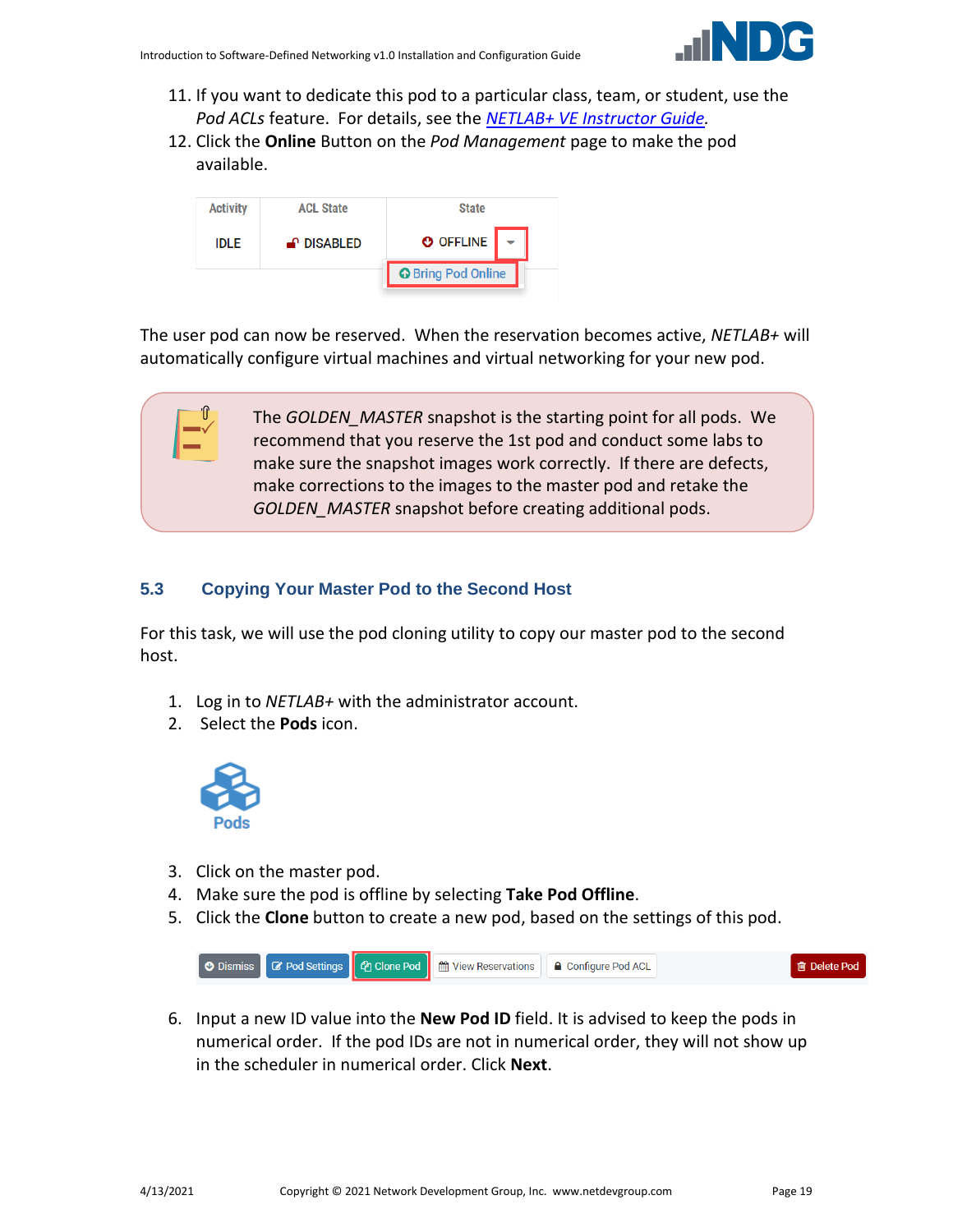

7. Enter a name for the cloned pod into the **New Pod Name** field. For example, **SDN\_H130\_M1000**. Click **Next**.

| ∼<br>٦<br>۱ |
|-------------|
|             |

The *Pod Name* identifies the pod and is unique per pod. Here we used the name of the lab set or course in a shortened form along with a host identifier (H130), the type and number of the pod (S6001).

8. When the action has finished processing, you are presented with a settings screen. Notice each VM has its own tab. Go through each tab and verify the following:

*Source Virtual Machine*:

a. *From Snapshot* should be set to the **GOLDEN\_MASTER** snapshot you created previously.

*Target Virtual Machine*:

- a. For *Type*, verify that **Full** is selected.
- b. For *Role*, verify that the **Master** role is selected.
- c. For *Take Snapshot*, verify that **GOLDEN\_MASTER** is inputted.
- d. For *Runtime Host*, select the second host system (which should be different than the system you are cloning from).
- e. For *Copy BIOS UUID,* only choose this option if you wish to preserve the sources VM's BIOS UUID for the targeted clone VM (when this option is checked, it can help with keeping licensing intact such as *Microsoft Windows Licensing/Activation*).

| <b>Client</b>        |                               |                          |                       |                                           |                          |
|----------------------|-------------------------------|--------------------------|-----------------------|-------------------------------------------|--------------------------|
|                      | <b>Source Virtual Machine</b> |                          |                       | <b>Target Virtual Machine</b>             |                          |
| <b>VM Name</b>       | UofSC_SDN_Master.Client       | $\overline{\phantom{a}}$ | <b>VM Name</b>        | SDN_H130_M1000.Client                     |                          |
| <b>From Snapshot</b> | <b>GOLDEN_MASTER</b>          | ▼                        | <b>Type</b>           | Full<br>$\overline{\phantom{a}}$          |                          |
|                      |                               |                          | Role                  | <b>Master</b><br>$\overline{\phantom{a}}$ |                          |
|                      |                               |                          | <b>Runtime Host</b>   |                                           | $\overline{\phantom{a}}$ |
|                      |                               |                          | <b>Datastore</b>      |                                           | $\overline{\phantom{0}}$ |
|                      |                               |                          | <b>Storage</b>        | <b>On Demand</b>                          | $\overline{\phantom{a}}$ |
|                      |                               |                          | <b>Take Snapshot</b>  | <b>GOLDEN_MASTER</b>                      |                          |
|                      |                               |                          | <b>Copy BIOS UUID</b> | disabled                                  |                          |